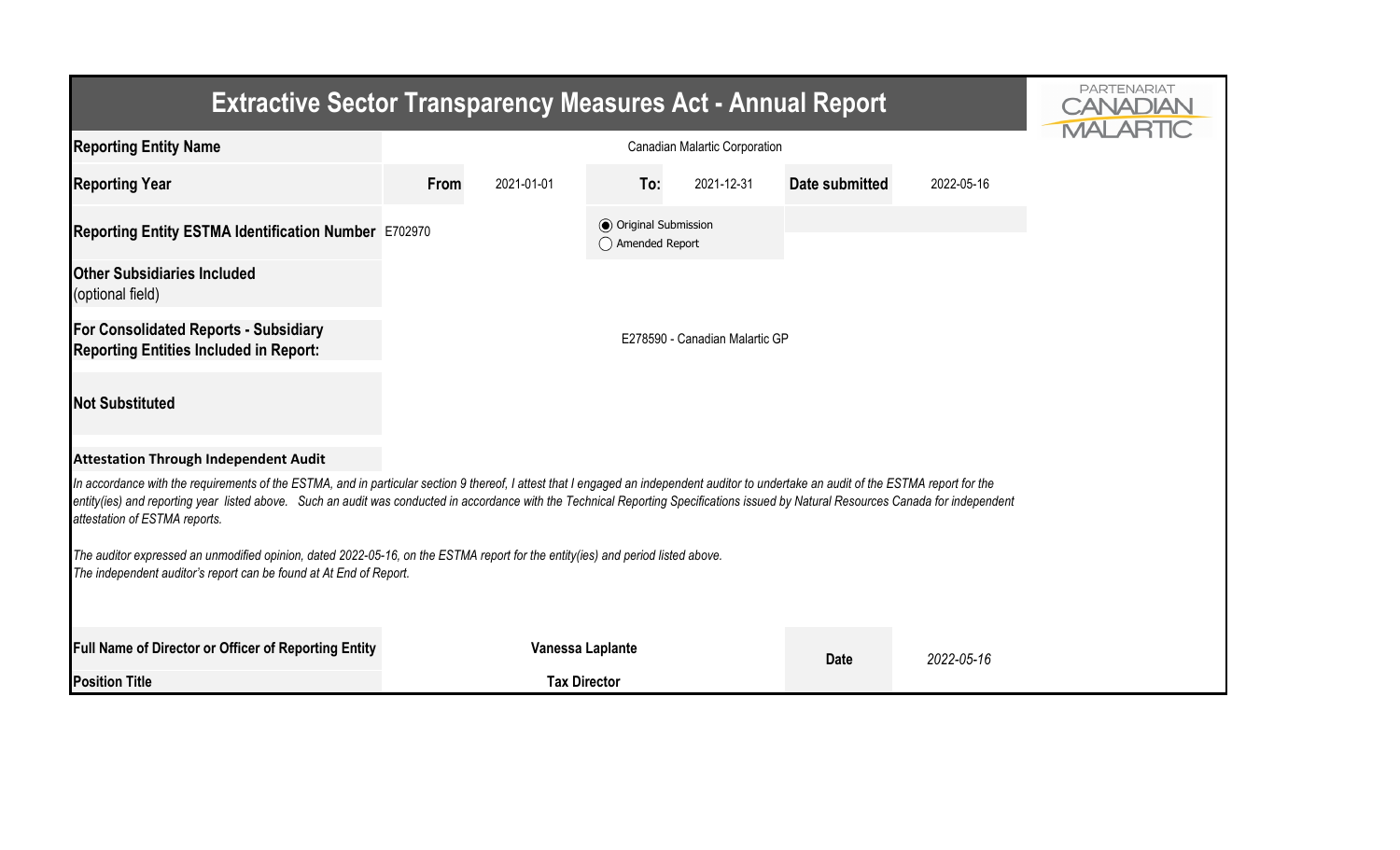| <b>Extractive Sector Transparency Measures Act - Annual Report</b>                                                                                                                                                                                                                                                                                                                                                                                                                                                                                                                     |                                               |                                                                                 |                               |             |           |                                |                |                  |                                               |                               |                     |  |
|----------------------------------------------------------------------------------------------------------------------------------------------------------------------------------------------------------------------------------------------------------------------------------------------------------------------------------------------------------------------------------------------------------------------------------------------------------------------------------------------------------------------------------------------------------------------------------------|-----------------------------------------------|---------------------------------------------------------------------------------|-------------------------------|-------------|-----------|--------------------------------|----------------|------------------|-----------------------------------------------|-------------------------------|---------------------|--|
| <b>Reporting Year</b>                                                                                                                                                                                                                                                                                                                                                                                                                                                                                                                                                                  | From:                                         | 2021-01-01                                                                      | To:                           | 2021-12-31  |           |                                |                |                  |                                               |                               |                     |  |
| <b>Reporting Entity Name</b>                                                                                                                                                                                                                                                                                                                                                                                                                                                                                                                                                           |                                               |                                                                                 | Canadian Malartic Corporation |             |           | Currency of the Report CAD     |                |                  |                                               |                               |                     |  |
| <b>Reporting Entity ESTMA</b>                                                                                                                                                                                                                                                                                                                                                                                                                                                                                                                                                          |                                               |                                                                                 |                               |             |           |                                |                |                  |                                               |                               |                     |  |
| <b>Identification Number</b>                                                                                                                                                                                                                                                                                                                                                                                                                                                                                                                                                           | E702970                                       |                                                                                 |                               |             |           |                                |                |                  |                                               |                               |                     |  |
| <b>Subsidiary Reporting Entities (if</b><br>necessary)                                                                                                                                                                                                                                                                                                                                                                                                                                                                                                                                 | E278590 - Canadian Malartic GP                |                                                                                 |                               |             |           |                                |                |                  |                                               |                               |                     |  |
| <b>Payments by Payee</b>                                                                                                                                                                                                                                                                                                                                                                                                                                                                                                                                                               |                                               |                                                                                 |                               |             |           |                                |                |                  |                                               |                               |                     |  |
| <b>Country</b>                                                                                                                                                                                                                                                                                                                                                                                                                                                                                                                                                                         | Payee Name <sup>1</sup>                       | Departments, Agency, etc<br>within Payee that Received<br>Payments <sup>2</sup> | Taxes                         | Royalties   | Fees      | <b>Production Entitlements</b> | <b>Bonuses</b> | <b>Dividends</b> | Infrastructure<br><b>Improvement Payments</b> | Total Amount paid to<br>Payee | Notes <sup>34</sup> |  |
| Canada - Quebec                                                                                                                                                                                                                                                                                                                                                                                                                                                                                                                                                                        | Gouvernment of Québec                         |                                                                                 | \$112,100,000                 | \$1,180,000 | \$780,000 |                                |                |                  | \$3,900,000                                   | \$117,960,000 Note 1          |                     |  |
| Canada - Quebec                                                                                                                                                                                                                                                                                                                                                                                                                                                                                                                                                                        | University du Québec en Abitibi-Témiscamingue |                                                                                 |                               |             | \$390,000 |                                |                |                  |                                               | \$390,000                     |                     |  |
| Canada - Quebec                                                                                                                                                                                                                                                                                                                                                                                                                                                                                                                                                                        | City of Malartic                              |                                                                                 | \$3,290,000                   |             | \$230,000 |                                |                |                  | \$290,000                                     | \$3,810,000 Note 2            |                     |  |
| Canada - Quebec                                                                                                                                                                                                                                                                                                                                                                                                                                                                                                                                                                        | Conseil de la Nation Anishnabe Lac Simon      |                                                                                 |                               |             | \$570,000 |                                |                |                  |                                               | \$570,000                     |                     |  |
| Canada - Quebec                                                                                                                                                                                                                                                                                                                                                                                                                                                                                                                                                                        | Conseil Première Nation Abitibiwinni          |                                                                                 |                               |             | \$560,000 |                                |                |                  |                                               | \$560,000                     |                     |  |
| Canada - Quebec                                                                                                                                                                                                                                                                                                                                                                                                                                                                                                                                                                        | Long Point First Nation                       |                                                                                 |                               |             | \$560,000 |                                |                |                  |                                               | \$560,000                     |                     |  |
| Canada - Quebec                                                                                                                                                                                                                                                                                                                                                                                                                                                                                                                                                                        | Conseil des Anicinapek de Kitcisakik          |                                                                                 |                               |             | \$570,000 |                                |                |                  |                                               | \$570,000                     |                     |  |
|                                                                                                                                                                                                                                                                                                                                                                                                                                                                                                                                                                                        |                                               |                                                                                 |                               |             |           |                                |                |                  |                                               |                               |                     |  |
|                                                                                                                                                                                                                                                                                                                                                                                                                                                                                                                                                                                        |                                               |                                                                                 |                               |             |           |                                |                |                  |                                               |                               |                     |  |
|                                                                                                                                                                                                                                                                                                                                                                                                                                                                                                                                                                                        |                                               |                                                                                 |                               |             |           |                                |                |                  |                                               |                               |                     |  |
|                                                                                                                                                                                                                                                                                                                                                                                                                                                                                                                                                                                        |                                               |                                                                                 |                               |             |           |                                |                |                  |                                               |                               |                     |  |
|                                                                                                                                                                                                                                                                                                                                                                                                                                                                                                                                                                                        |                                               |                                                                                 |                               |             |           |                                |                |                  |                                               |                               |                     |  |
|                                                                                                                                                                                                                                                                                                                                                                                                                                                                                                                                                                                        |                                               |                                                                                 |                               |             |           |                                |                |                  |                                               |                               |                     |  |
|                                                                                                                                                                                                                                                                                                                                                                                                                                                                                                                                                                                        |                                               |                                                                                 |                               |             |           |                                |                |                  |                                               |                               |                     |  |
|                                                                                                                                                                                                                                                                                                                                                                                                                                                                                                                                                                                        |                                               |                                                                                 |                               |             |           |                                |                |                  |                                               |                               |                     |  |
|                                                                                                                                                                                                                                                                                                                                                                                                                                                                                                                                                                                        |                                               |                                                                                 |                               |             |           |                                |                |                  |                                               |                               |                     |  |
|                                                                                                                                                                                                                                                                                                                                                                                                                                                                                                                                                                                        |                                               |                                                                                 |                               |             |           |                                |                |                  |                                               |                               |                     |  |
|                                                                                                                                                                                                                                                                                                                                                                                                                                                                                                                                                                                        |                                               |                                                                                 |                               |             |           |                                |                |                  |                                               |                               |                     |  |
|                                                                                                                                                                                                                                                                                                                                                                                                                                                                                                                                                                                        |                                               |                                                                                 |                               |             |           |                                |                |                  |                                               |                               |                     |  |
|                                                                                                                                                                                                                                                                                                                                                                                                                                                                                                                                                                                        |                                               |                                                                                 |                               |             |           |                                |                |                  |                                               |                               |                     |  |
|                                                                                                                                                                                                                                                                                                                                                                                                                                                                                                                                                                                        |                                               |                                                                                 |                               |             |           |                                |                |                  |                                               |                               |                     |  |
|                                                                                                                                                                                                                                                                                                                                                                                                                                                                                                                                                                                        |                                               |                                                                                 |                               |             |           |                                |                |                  |                                               |                               |                     |  |
|                                                                                                                                                                                                                                                                                                                                                                                                                                                                                                                                                                                        |                                               |                                                                                 |                               |             |           |                                |                |                  |                                               |                               |                     |  |
|                                                                                                                                                                                                                                                                                                                                                                                                                                                                                                                                                                                        |                                               |                                                                                 |                               |             |           |                                |                |                  |                                               |                               |                     |  |
|                                                                                                                                                                                                                                                                                                                                                                                                                                                                                                                                                                                        |                                               |                                                                                 |                               |             |           |                                |                |                  |                                               |                               |                     |  |
|                                                                                                                                                                                                                                                                                                                                                                                                                                                                                                                                                                                        |                                               |                                                                                 |                               |             |           |                                |                |                  |                                               |                               |                     |  |
|                                                                                                                                                                                                                                                                                                                                                                                                                                                                                                                                                                                        |                                               |                                                                                 |                               |             |           |                                |                |                  |                                               |                               |                     |  |
|                                                                                                                                                                                                                                                                                                                                                                                                                                                                                                                                                                                        |                                               |                                                                                 |                               |             |           |                                |                |                  |                                               |                               |                     |  |
| Note 1: Detail of taxes paid: Revenue Quebec: \$112,000,000. SAAQ = \$100,000<br>Detail of royalties paid: Ministère des Finances: \$1,180,000.<br>Detail of fees paid: Ministère des Finances: \$760,000, Fondation de la Faune du Québec:\$20,000<br><b>Additional Notes:</b><br>Detail of infrastructure improvements: Additional in-kind donation of \$3,900,000 to Ministère des Transports du Québec for the Highway 117 deviation valued at its cost.<br>Note 2: Additional in-kind donation of \$290,000 to City of Malartic for the Highway 117 deviation valued at its cost. |                                               |                                                                                 |                               |             |           |                                |                |                  |                                               |                               |                     |  |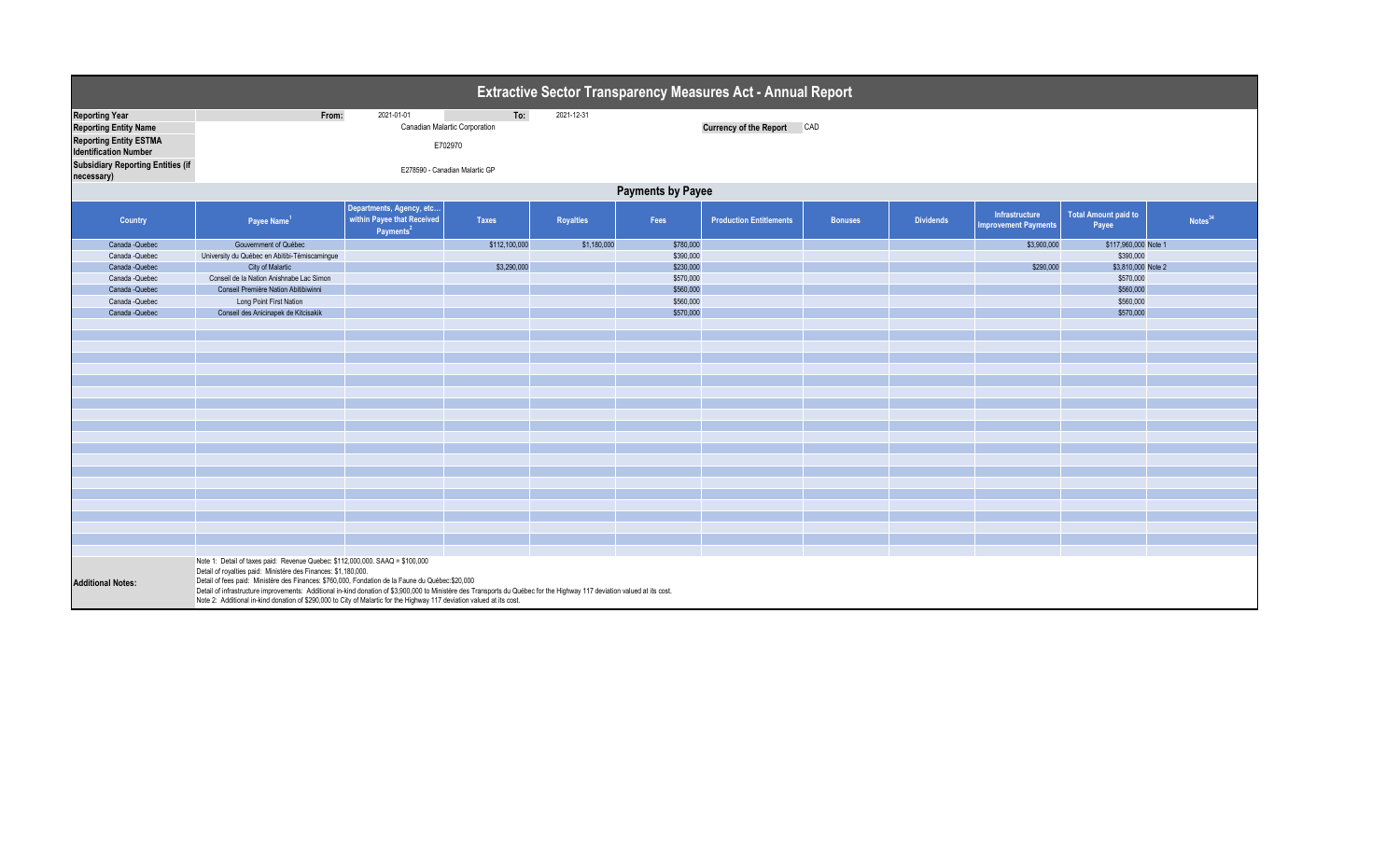| Extractive Sector Transparency Measures Act - Annual Report                                                                                                                      |                                                                                                                        |               |             |             |                                |                            |                  |                                               |                                        |                     |  |  |
|----------------------------------------------------------------------------------------------------------------------------------------------------------------------------------|------------------------------------------------------------------------------------------------------------------------|---------------|-------------|-------------|--------------------------------|----------------------------|------------------|-----------------------------------------------|----------------------------------------|---------------------|--|--|
| <b>Reporting Year</b><br><b>Reporting Entity Name</b><br><b>Reporting Entity ESTMA</b><br><b>Identification Number</b><br><b>Subsidiary Reporting Entities (if</b><br>necessary) | 2021-01-01<br>From:<br>To:<br>2021-12-31<br>Canadian Malartic Corporation<br>E702970<br>E278590 - Canadian Malartic GP |               |             |             |                                | Currency of the Report CAD |                  |                                               |                                        |                     |  |  |
| <b>Payments by Project</b>                                                                                                                                                       |                                                                                                                        |               |             |             |                                |                            |                  |                                               |                                        |                     |  |  |
| Country                                                                                                                                                                          | Project Name <sup>1</sup>                                                                                              | Taxes         | Royalties   | Fees        | <b>Production Entitlements</b> | <b>Bonuses</b>             | <b>Dividends</b> | Infrastructure<br><b>Improvement Payments</b> | <b>Total Amount paid by</b><br>Project | Notes <sup>23</sup> |  |  |
| Canada - Quebec                                                                                                                                                                  | Canadian Malartic                                                                                                      | \$115,390,000 | \$1,180,000 | \$3,660,000 |                                |                            |                  | \$4,190,000                                   | \$124,420,000                          |                     |  |  |
|                                                                                                                                                                                  |                                                                                                                        |               |             |             |                                |                            |                  |                                               |                                        |                     |  |  |
|                                                                                                                                                                                  |                                                                                                                        |               |             |             |                                |                            |                  |                                               |                                        |                     |  |  |
|                                                                                                                                                                                  |                                                                                                                        |               |             |             |                                |                            |                  |                                               |                                        |                     |  |  |
|                                                                                                                                                                                  |                                                                                                                        |               |             |             |                                |                            |                  |                                               |                                        |                     |  |  |
|                                                                                                                                                                                  |                                                                                                                        |               |             |             |                                |                            |                  |                                               |                                        |                     |  |  |
|                                                                                                                                                                                  |                                                                                                                        |               |             |             |                                |                            |                  |                                               |                                        |                     |  |  |
|                                                                                                                                                                                  |                                                                                                                        |               |             |             |                                |                            |                  |                                               |                                        |                     |  |  |
|                                                                                                                                                                                  |                                                                                                                        |               |             |             |                                |                            |                  |                                               |                                        |                     |  |  |
|                                                                                                                                                                                  |                                                                                                                        |               |             |             |                                |                            |                  |                                               |                                        |                     |  |  |
|                                                                                                                                                                                  |                                                                                                                        |               |             |             |                                |                            |                  |                                               |                                        |                     |  |  |
|                                                                                                                                                                                  |                                                                                                                        |               |             |             |                                |                            |                  |                                               |                                        |                     |  |  |
|                                                                                                                                                                                  |                                                                                                                        |               |             |             |                                |                            |                  |                                               |                                        |                     |  |  |
|                                                                                                                                                                                  |                                                                                                                        |               |             |             |                                |                            |                  |                                               |                                        |                     |  |  |
|                                                                                                                                                                                  |                                                                                                                        |               |             |             |                                |                            |                  |                                               |                                        |                     |  |  |
|                                                                                                                                                                                  |                                                                                                                        |               |             |             |                                |                            |                  |                                               |                                        |                     |  |  |
|                                                                                                                                                                                  |                                                                                                                        |               |             |             |                                |                            |                  |                                               |                                        |                     |  |  |
|                                                                                                                                                                                  |                                                                                                                        |               |             |             |                                |                            |                  |                                               |                                        |                     |  |  |
|                                                                                                                                                                                  |                                                                                                                        |               |             |             |                                |                            |                  |                                               |                                        |                     |  |  |
|                                                                                                                                                                                  |                                                                                                                        |               |             |             |                                |                            |                  |                                               |                                        |                     |  |  |
| <b>Additional Notes<sup>3</sup>:</b>                                                                                                                                             |                                                                                                                        |               |             |             |                                |                            |                  |                                               |                                        |                     |  |  |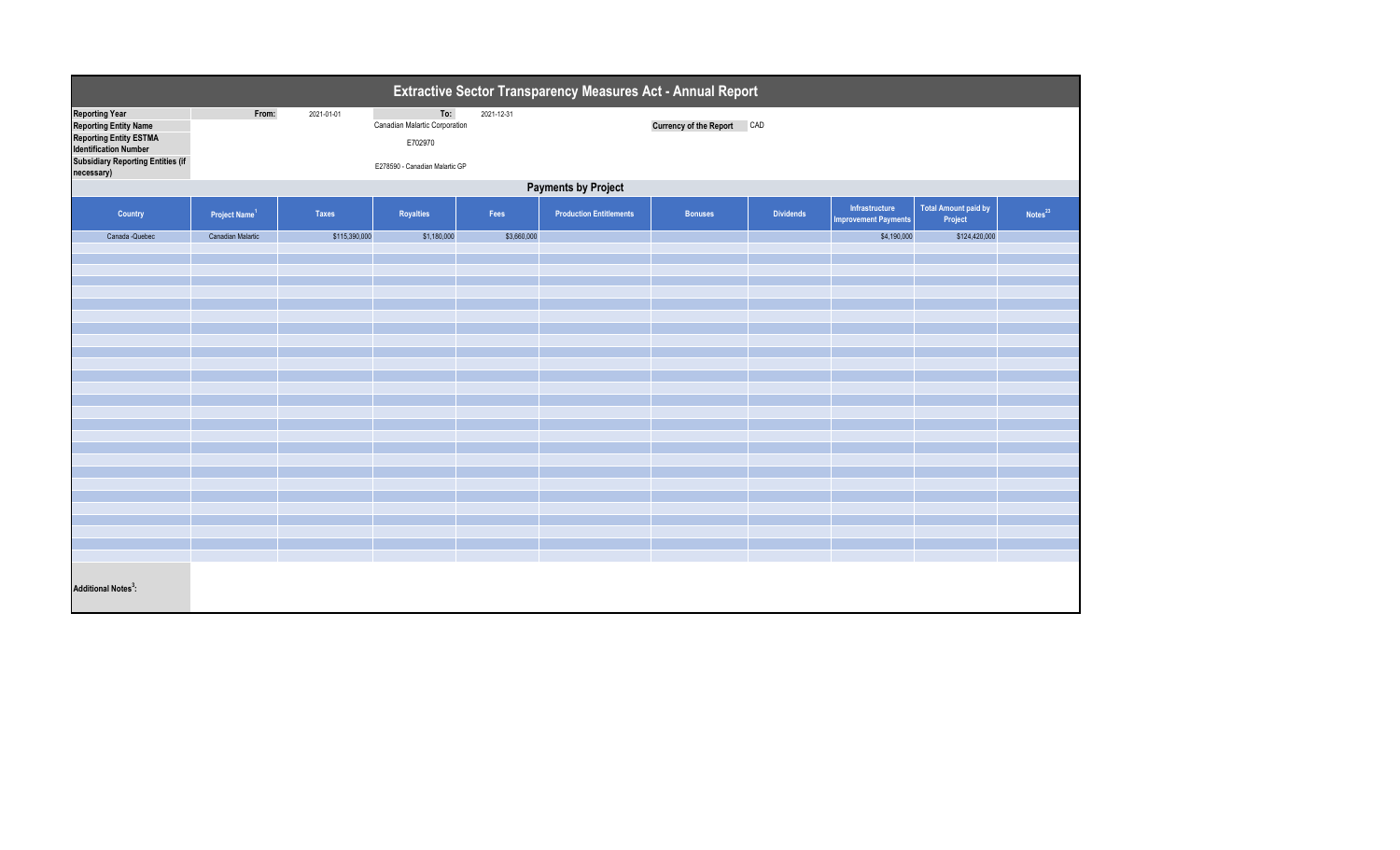

# Independent auditor's report

To the Management of Canadian Malartic GP

# **Our opinion**

In our opinion, the accompanying Extractive Sector Transparency Measures Act (ESTMA) and the Quebec Act – Annual Report (the financial information) of Canadian Malartic GP (the Company) for the year ended December 31, 2021 is prepared, in all material respects, in accordance with the basis of accounting described in the notes to the financial information.

#### **What we have audited**

The Company's financial information comprises the schedules of payments by payee and payments by project for the year ended December 31, 2021 and the notes to the financial information, which include a summary of significant accounting policies.

# **Basis for opinion**

We conducted our audit in accordance with Canadian generally accepted auditing standards. Our responsibilities under those standards are further described in the *Auditor's responsibilities for the audit of the financial information* section of our report.

We believe that the audit evidence we have obtained is sufficient and appropriate to provide a basis for our opinion.

#### **Independence**

We are independent of the Company in accordance with the ethical requirements that are relevant to our audit of the financial information in Canada. We have fulfilled our other ethical responsibilities in accordance with these requirements.

# **Emphasis of matter – Basis of accounting**

We draw attention to the notes to the financial information, which describe the basis of accounting. The financial information is prepared to assist the Company in complying with the reporting requirements of the ESTMA and the reporting requirements of the Quebec Act. As a result, the financial information may not be suitable for another purpose. Our report is intended solely for the Company.

We make no representations or warranties of any kind to any third party in respect of this report.

Our opinion is not modified in respect of this matter.

PricewaterhouseCoopers LLP/s.r.l./s.e.n.c.r.l. 1250 René-Lévesque Boulevard West, Suite 2500, Montréal, Quebec, Canada H3B 4Y1 T: +1 514 205 5000, F: +1 514 876 1502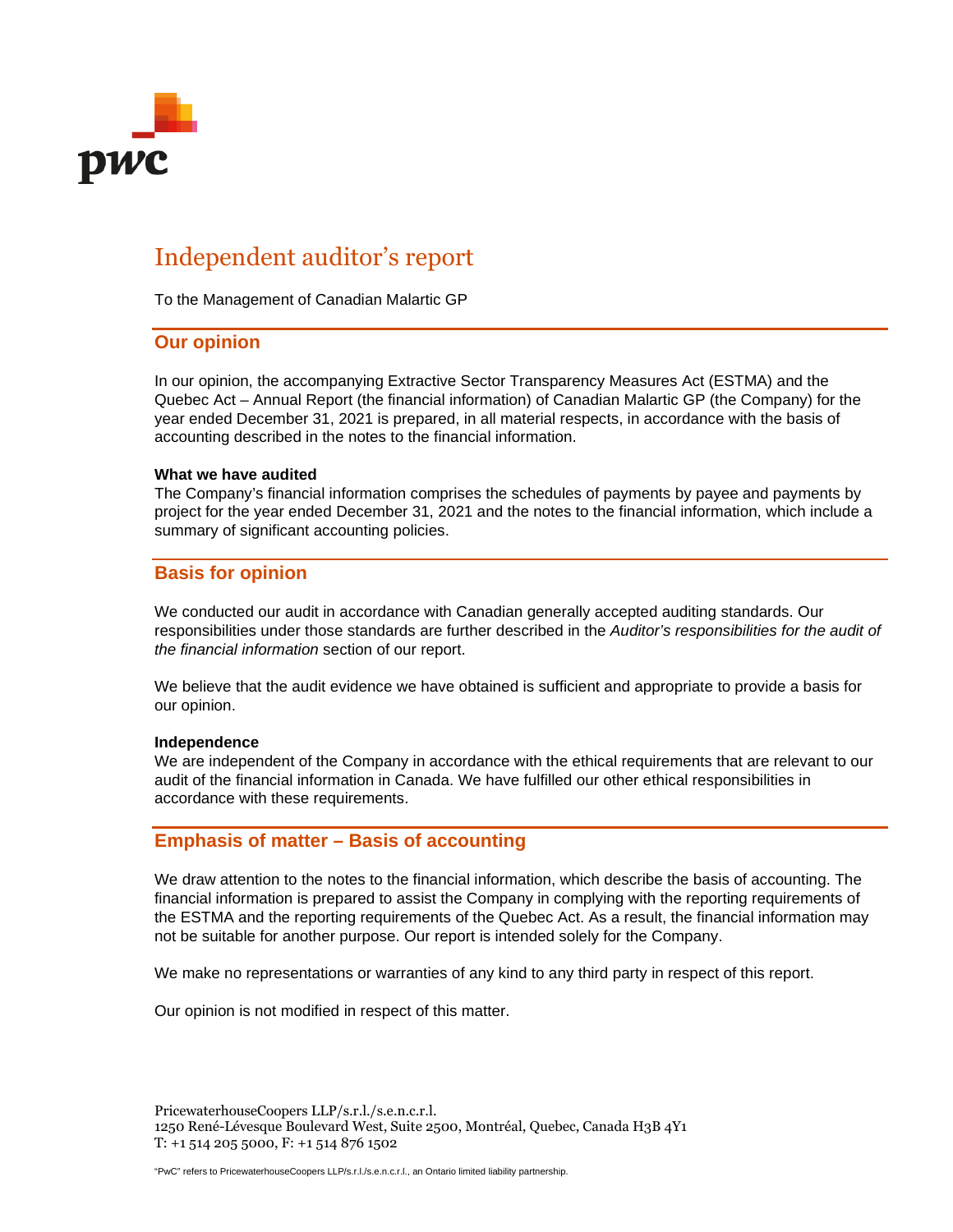

# **Responsibilities of management and those charged with governance for the financial information**

Management is responsible for the preparation of the financial information in accordance with the reporting requirements of the ESTMA and the reporting requirements of the Quebec Act, and for such internal control as management determines is necessary to enable the preparation of financial information that is free from material misstatement, whether due to fraud or error.

Those charged with governance are responsible for overseeing the Company's financial reporting process.

# **Auditor's responsibilities for the audit of the financial information**

Our objectives are to obtain reasonable assurance about whether the financial information as a whole is free from material misstatement, whether due to fraud or error, and to issue an auditor's report that includes our opinion. Reasonable assurance is a high level of assurance, but is not a guarantee that an audit conducted in accordance with Canadian generally accepted auditing standards will always detect a material misstatement when it exists. Misstatements can arise from fraud or error and are considered material if, individually or in the aggregate, they could reasonably be expected to influence the economic decisions of users taken on the basis of this financial information.

As part of an audit in accordance with Canadian generally accepted auditing standards, we exercise professional judgment and maintain professional skepticism throughout the audit. We also:

- Identify and assess the risks of material misstatement of the financial information, whether due to fraud or error, design and perform audit procedures responsive to those risks, and obtain audit evidence that is sufficient and appropriate to provide a basis for our opinion. The risk of not detecting a material misstatement resulting from fraud is higher than for one resulting from error, as fraud may involve collusion, forgery, intentional omissions, misrepresentations, or the override of internal control.
- Obtain an understanding of internal control relevant to the audit in order to design audit procedures that are appropriate in the circumstances, but not for the purpose of expressing an opinion on the effectiveness of the Company's internal control.
- Evaluate the appropriateness of accounting policies used and the reasonableness of accounting estimates and related disclosures made by management.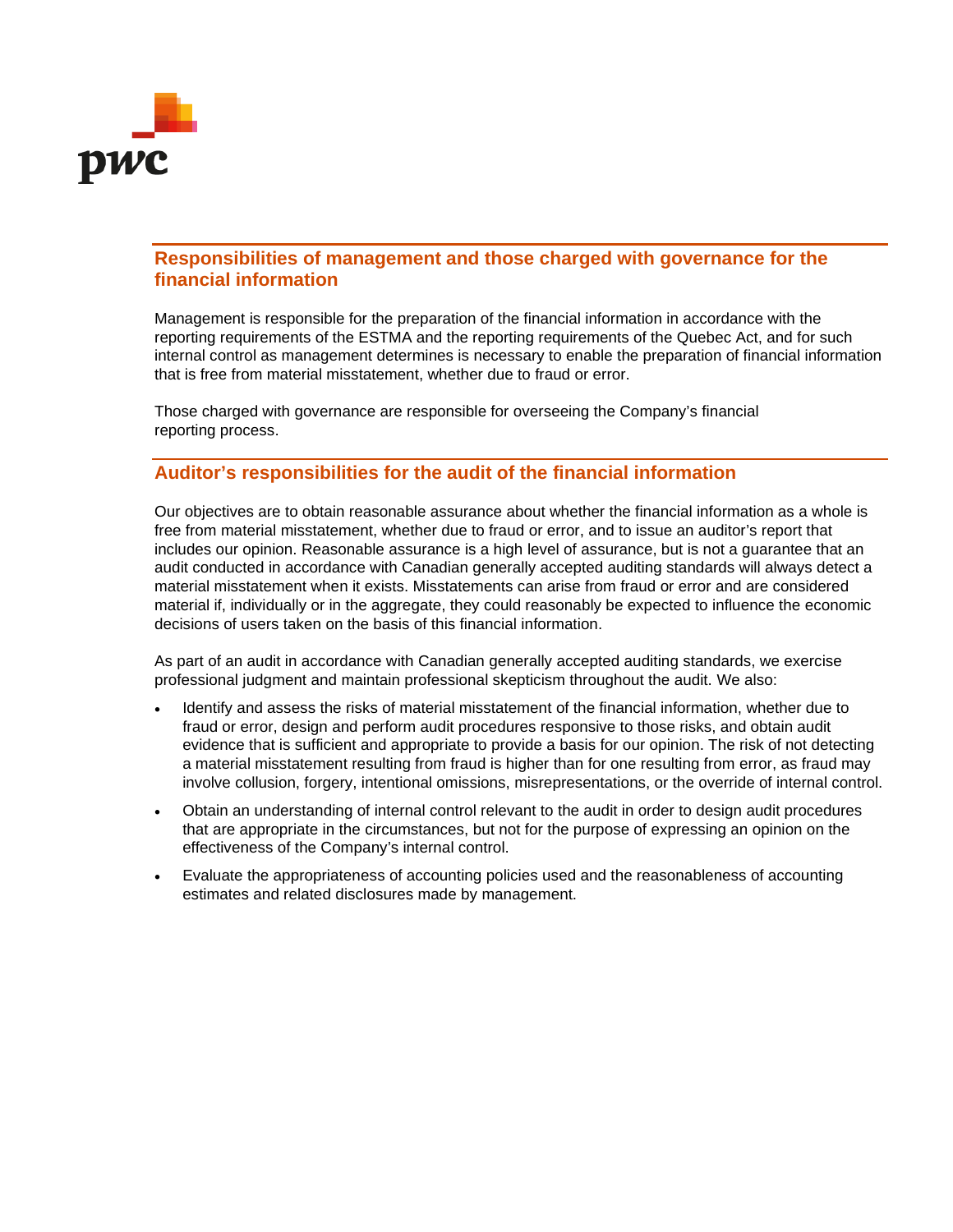

We communicate with those charged with governance regarding, among other matters, the planned scope and timing of the audit and significant audit findings, including any significant deficiencies in internal control that we identify during our audit.

Pricewaterhouse Coopers LLP

Montréal, Quebec May 16, 2022

<sup>1</sup> CPA auditor, CA, public accountancy permit No. A128042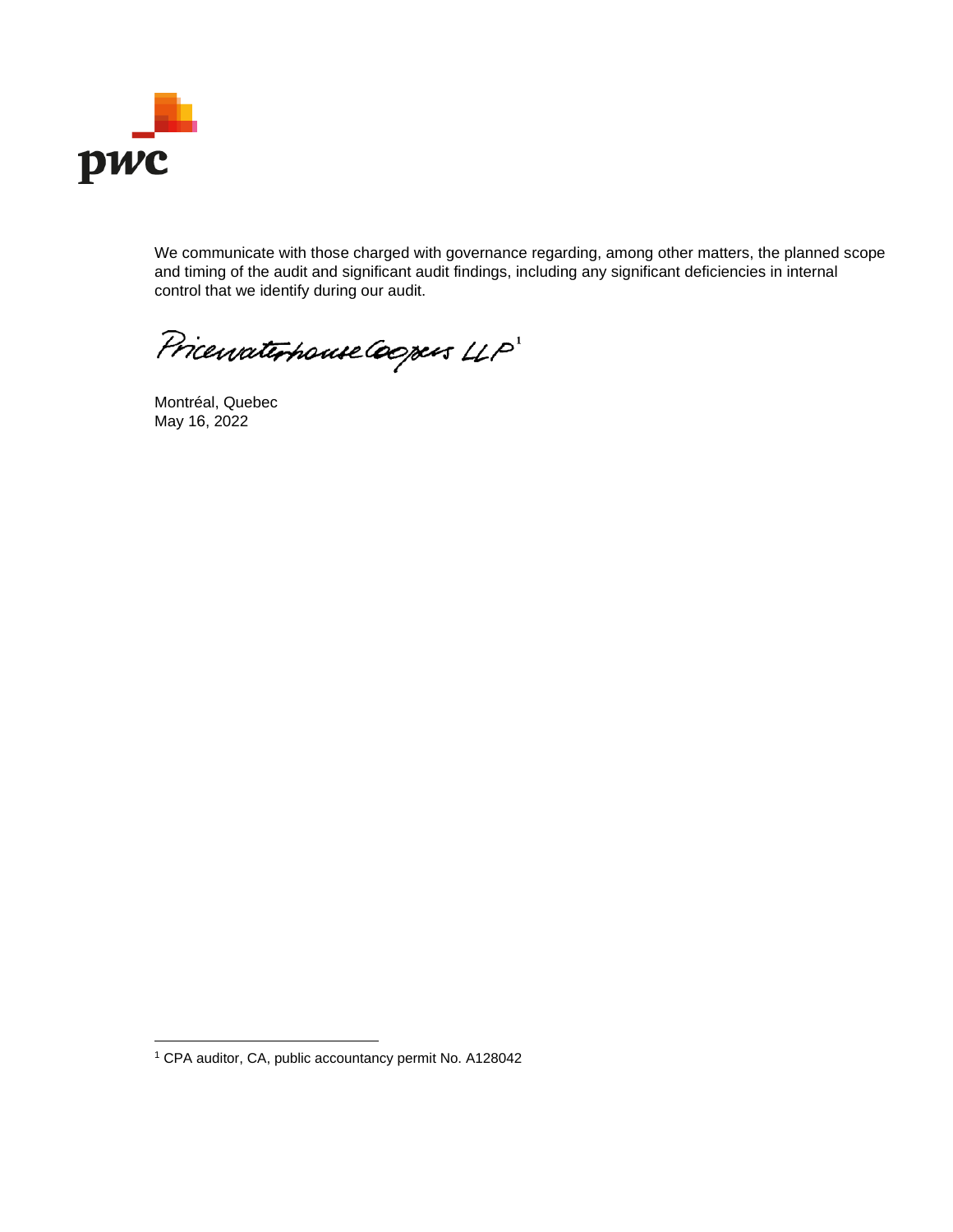#### **Introduction**

Canadian Malartic GP (the "Company" or "Canadian Malartic") has prepared the following audited report (the "Report") of payments made to government entities for the year ended December 31, 2021 as required by the Extractive Sector Transparency Measures Act S.C. 2014, c.39, s.376 ("ESTMA" or "the Act").

#### **Basis of preparation**

The Report is presented in Canadian dollars and has been prepared in accordance with the requirements of the Act and the Natural Resources Canada ("NRCan") Technical Reporting Specifications. The following is a summary of significant policies and judgments that the Company has made for the purpose of preparing the Report.

#### **Cash and in-kind payments**

Payments are reported on a cash basis and have been reported in the period in which the payment was made. In-kind payments are converted to an equivalent cash value based on cost or, if cost is not determinable, the in-kind payment is reported at the fair market value. The valuation method for each payment has been disclosed in the notes section of the ESTMA Annual Report.

Payments to the "same payee" that meet or exceed \$100,000 in one category of payment are disclosed. Payments are rounded to the nearest \$10,000.

#### **Payee**

For the purposes of the Act, a payee is:

- a) Any government in Canada or in a foreign state;
- b) A body that is established by two or more governments; or
- c) Any trust, board, commission, corporation or body or other authority that is established to exercise or perform, or that exercises or performs, a power, duty or function of a government for a government referred to in (a) or a body referred to in (b).

Payees include governments at any level, including national, regional, state, provincial, local, or municipal levels. Payees may include non-governmental entities if the benefit bestowed would have otherwise been provided by the government. Payees also include any government-owned or government-controlled entities that exercise or perform a power, duty or function of government.

Aboriginal and Indigenous groups and organizations in Canada may also be regarded as a payee under the Act. The Act requests entities to report on payments made to Aboriginal governments in Canada.

The individual department, agency or other body of the payee that received the payment has been disclosed in the notes section of the ESTMA Annual Report.

#### **Reportable payments**

A reportable payment for ESTMA purposes is one that:

- a) Is made to the same payee;
- b) Is made in relation to the commercial development of oil, gas or minerals; and
- c) Totals, as a single or multiple payments, \$100,000 or more during the year in one of the following prescribed seven payment categories.

PricewaterhouseCoopers LLP/s.r.l./s.e.n.c.r.l. 1250 René-Lévesque Boulevard West, Suite 2500, Montréal, Quebec, Canada H3B 4Y1 T: +1 514 205 5000, F: +1 514 876 1502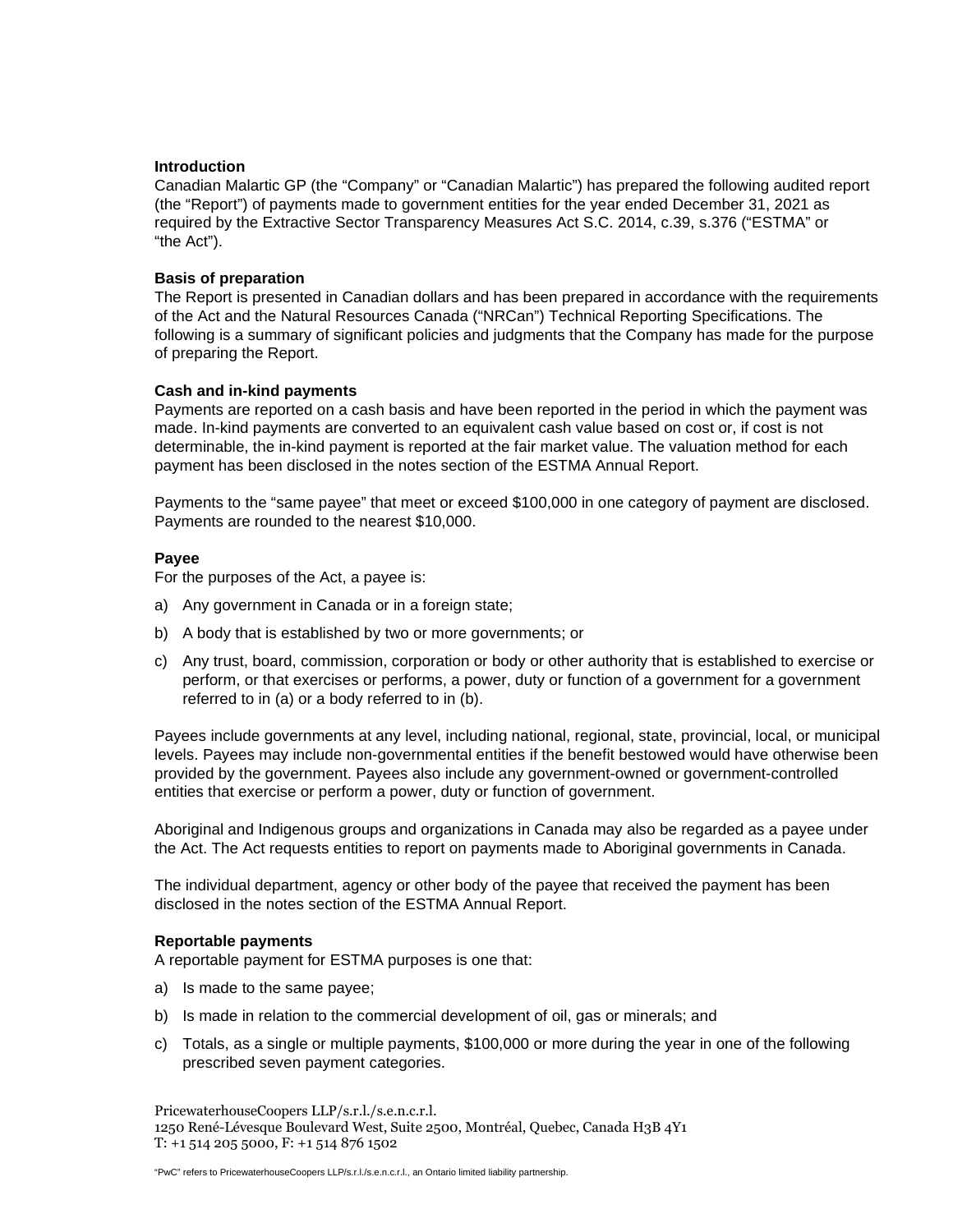#### **Taxes**

This category includes taxes paid by the Company on its income, profits or production in relation to the commercial development of minerals. Taxes reported include property taxes, income taxes and Quebec mining duty taxes. Consumption taxes, personal income taxes and taxes withheld by others on behalf of the Company are excluded as per the Act.

#### **Royalties**

Royalties are payments for the rights to extract minerals, typically at a set percentage of revenue. Both cash royalties and royalties paid in-kind are reported in this category. For the year ended December 31, 2021, there were no reportable royalty payments to a payee.

#### **Fees**

This category may include rental fees, entry fees and regulatory charges as well as fees or other consideration for licenses, permits or concessions. The fee category is broad and includes payments to payees that in substance are fees. Amounts paid in the ordinary course of commercial transactions in exchange for services provided by a payee are excluded.

## **Production entitlements**

A payee's share of mineral production under a production-sharing agreement or similar contractual or legislated arrangement is reported under this category. For the year ended December 31, 2021, there were no reportable production entitlement payments to a payee.

#### **Bonuses**

Signing, discovery, production and any other type of bonuses paid to a payee in relation to the commercial development of minerals are reported under this category. For the year ended December 31, 2021, there were no reportable bonus payments to a payee.

#### **Dividends**

Dividends are dividend payments, other than dividends paid to a payee as an ordinary shareholder of the Company, on shares that were acquired by the payee on the same terms as were available at the time of acquisition to other shareholders that are not in lieu of any other reportable payment. For the year ended December 31, 2021, there were no reportable dividend payments to a payee.

#### **Infrastructure improvement payments**

This payment category consists of payments for the construction of infrastructures that do not relate primarily to the operational purposes of the Company. For the year ended December 31, 2021, there were no reportable infrastructure improvement payments to a payee.

#### **Payments by project level**

Payments have been reported at the project level as required by the Act. A "project" means the operational activities are governed by a single contract, license, lease, concession or similar legal agreement that forms the basis for a payment liability with a payee. If multiple such agreements are substantially interconnected, they would be considered a single project. "Substantially interconnected" means forming a set of operationally and geographically integrated contracts, licenses, leases or concessions or related agreements with substantially similar terms that are signed with a government and give rise to payment liabilities.